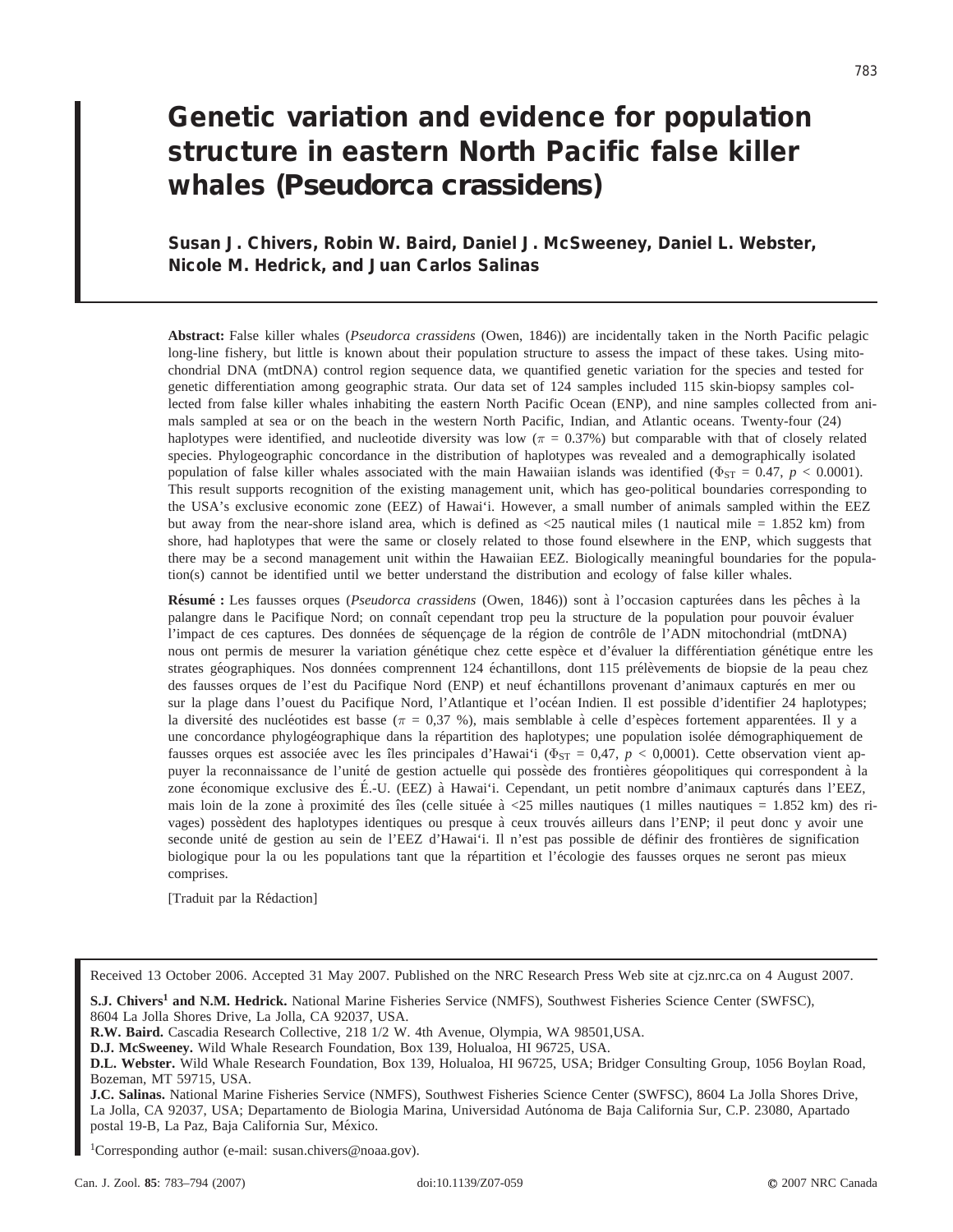# **Introduction**

Understanding how cetacean populations are structured within their environment is essential for developing effective conservation and management plans. Pelagic cetaceans, like the false killer whale (*Pseudorca crassidens* (Owen, 1846)), often have large nearly continuous distributions with no obvious barriers to movement. Such distributions taken together with a low cost of locomotion for cetaceans (Williams 1999) suggest the potential for little population structure. However, patterns of structure are becoming increasingly evident in coastal, pelagic, and migratory populations of cetaceans as a result of genetic, morphological, and tagging studies. These patterns are likely the result of animal movements established in response to the distribution of preferred habitat, prey availability, and social structure. For example, relatively fine-scale population structure has been documented for coastal harbor porpoise (*Phocoena phocoena* (L., 1758); e.g., Walton 1997; Chivers et al. 2002), pelagic Dalls' porpoise (*Phocoenoides dalli* (True, 1885); e.g., Escorza-Treviño and Dizon 2000) and pantropical spotted dolphin (*Stenella attenuata* (Gray, 1846); Escorza-Treviño et al. 2005), and migratory humpback whales (*Megaptera novaeangliae* (Borowski, 1781); e.g., Palsbøll et al. 1997; Calambokidis et al. 2001). While cetaceans are generally considered vulnerable to exploitation as a result of their late age at maturation and low reproductive rates, population structure likely increases their vulnerability. However, our knowledge about structure for most wide-ranging, pelagic cetacean species, like the false killer whale studied here, is limited because these species are inherently difficult to study.

Information about the population structure of false killer whales is needed to assess the impact of the pelagic longline fishery on their population(s) within the central Pacific Ocean. Beginning in 1994, biological technicians were placed aboard long-line fishing vessels after a number of protected species, including false killer whales, were documented among the incidental take of the fishery (Nitta and Henderson 1993). Only one stock of false killer whales is recognized for management by the USA within the fishery's operating area. The stock's boundaries are geo-political and correspond to the USA's exclusive economic zone (EEZ) of the Hawaiian archipelago (Carretta et al. 2006). The current abundance estimate for the ''Hawaiian'' stock is 236 animals  $(CV = 1.13;$  Barlow 2006), and the estimated mortality owing to the fishery results in a ''strategic'' designation for the stock (i.e., more animals are estimated to be incidentally killed in the fishery than the population can sustain and maintain desired population levels; Wade 1998), as defined by the US Marine Mammal Protection Act (MMPA) (Carretta et al. 2006). However, fishing effort by the long-line fleet also occurs outside the Hawaiian stock boundaries. Because the MMPA regulates incidental mortality by US fisheries on the high seas and within US territorial waters, and this long-line fleet operates in both, our investigation considers whether the Hawaiian stock boundaries should be extended to include these waters or whether whales caught in these areas belong to a different stock.

Within the eastern North Pacific Ocean (ENP), our primary study area, the distribution of false killer whales has been well documented and indicates an essentially continuous distribution between approximately  $15^{\circ}$ S and  $40^{\circ}$ N latitude and west to  $150^{\circ}$ W longitude (Fig. 1; Wade and Gerrodette 1993). Additionally, observations collected by the biological technicians aboard long-line fishing vessels show that their distribution extends farther west (NMFS, PIRO<sup>2</sup>). These data are consistent with other information that false killer whales are a largely pelagic species widely distributed in tropical and subtropical waters worldwide (Kasuya 1975; Miyazaki and Wada 1978; Stacey and Baird 1991; Stacey et al. 1994). However, data are insufficient to infer population structure on the basis of distributional patterns.

To further our understanding of population structure in false killer whales and to evaluate the appropriateness of recognizing the Hawaiian stock for management, we used the mitochondrial DNA (mtDNA) control region to quantify genetic variability in false killer whales and to investigate patterns of genetic differentiation. The mtDNA marker has an evolutionary rate that makes it useful for reconstructing phylogenetic relationships, and because it is maternally inherited, for revealing genetic differentiation between demographically independent populations when female dispersal is limited (i.e., negligible movement of breeding females). An objective of the MMPA is to maintain demographically independent populations, which means that the internal population dynamics of the group are essential to its persistence and not influenced by animal movements among neighboring groups. The resolution of the mtDNA marker is consistent with meeting this MMPA objective.

# **Materials and methods**

#### **Samples**

The mtDNA control region was sequenced from tissue samples collected from false killer whales biopsied at sea  $(n = 118,$  including 5 sampled by observers during longline fishing operations) or stranded on the beach  $(n = 6)$ between 1983 and 2005 (Fig. 1). Within our primary study area, the ENP, multiple individuals were sampled from 15 groups of animals  $(n = 106)$ . Photographs of individuals sampled within a group, the size of the false killer whale groups sampled (Table 1), and our movements within animal groups during sampling events allowed us to feel confident that the likelihood of sampling individual animals more than once was low. Using available photographs, duplicate samples of three individuals were removed from our data set prior to sequencing. All tissue samples (i.e., skin or muscle) were preserved frozen or in a 20% dimethylsulphoxide solution saturated with NaCl (Amos and Hoelzel 1991; Amos 1997) and archived at SWFSC (for information contact S.J. Chivers).

#### **DNA extraction, PCR amplification, and sequencing**

The 5' end of the hypervariable mtDNA control region was amplified from extracted genomic DNA (lithium chloride protocol: Gemmell and Akiyama 1996; Qiagen DNeasy

<sup>&</sup>lt;sup>2</sup> National Marine Fisheries Service (NMFS), Pacific Islands Regional Office (PIRO), Observer Program, 1601 Kapiolani Boulevard, Suite 1110, Honolulu, HI 96814, USA.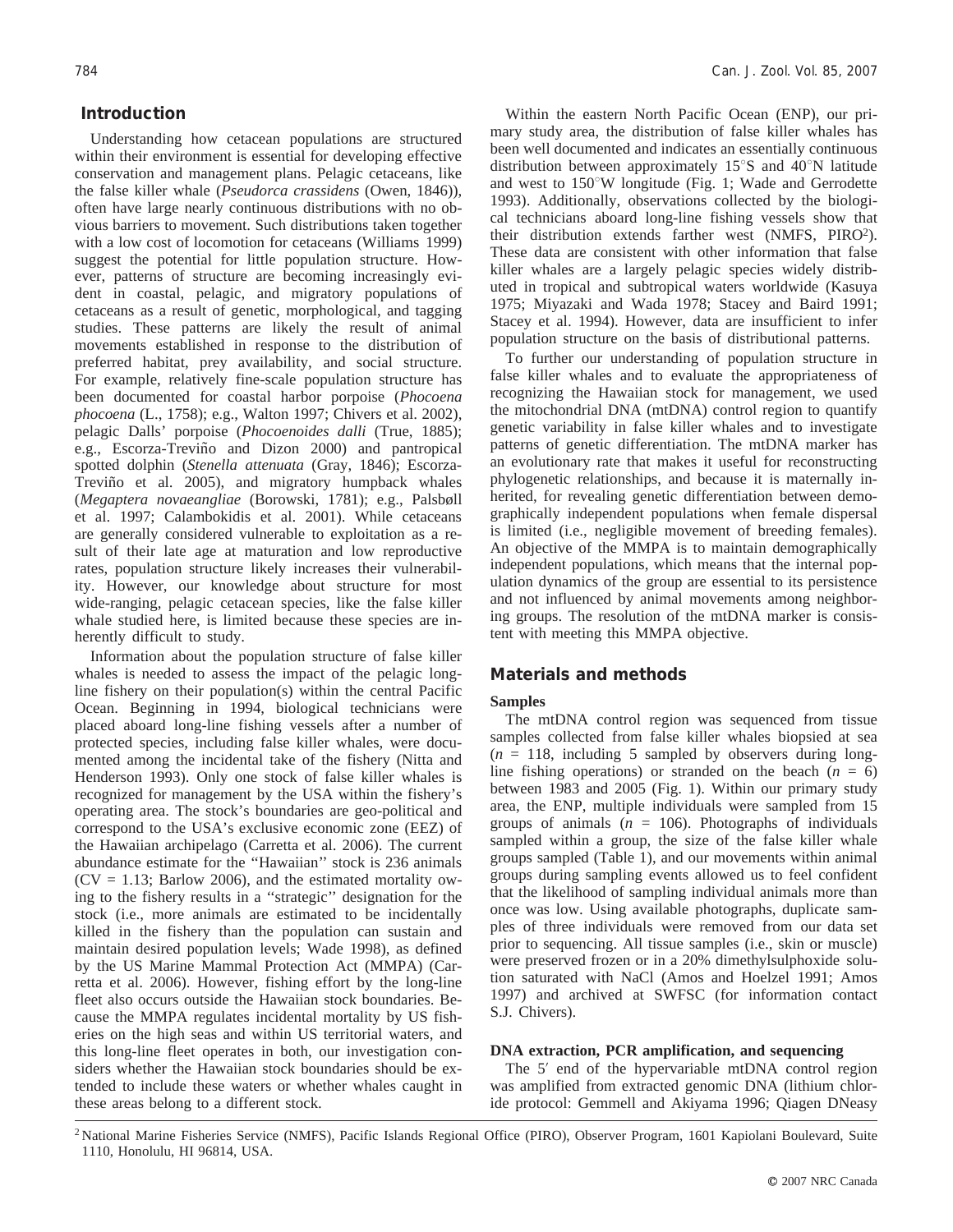**Fig. 1.** Collection locations of skin-biopsy samples within our primary study area are shown here together with all recorded sightings of false killer whales (*Pseudorca crassidens*) within the region. The sighting data were collected on aerial and shipboard surveys conducted between 1974 and 2005 (Mobley et al. 2000; Baird et al. 2005; Gerrodette and Forcada 2005; Barlow 2006), as well as by observers working aboard long-line fishing vessels between 1994 and 2004 (NMFS, PIRO<sup>2</sup>). See legend for guide to symbols; all sample collection locations are indicated by a solid triangle or star.



**Table 1.** Summary of group statistics from which  $>1$  sample was collected.

|                       | Group | Mean group size<br>(range) | No. of<br>samples | No. of<br>haplotypes | Sex (females,<br>males, unknown) |
|-----------------------|-------|----------------------------|-------------------|----------------------|----------------------------------|
| Hawaiian islands      |       |                            |                   |                      |                                  |
| Maui                  | 1     | $18(15-24)$                | 4                 | 2                    | 2, 2, 0                          |
| Maui                  |       | $14(11-17)$                | 3                 | 3                    | 2, 1, 0                          |
| Maui                  | 3     | $35(30-50)$                | 6                 | 2                    | 3, 3, 0                          |
| $O'$ ahu              | 4     | $5(5-5)$                   | 4                 |                      | 4, 0, 0                          |
| Hawai'i               | 5     | 41 $(38-50)$               | 7                 | 2                    | 4, 3, 0                          |
| $O'$ ahu              | 6     | $35(30-40)$                | 22                |                      | 11, 11, 0                        |
| Hawai'i               |       | 41 $(38-50)$               | $\overline{c}$    | 2                    | 1, 1, 0                          |
| Hawai'i               | 8     | $30(12-70)$                | 10                | 4                    | 6, 3, 1                          |
| Palmyra Atoll         |       | $17(11-50)$                | 6                 | 4                    | 2, 1, 3                          |
| Eastern North Pacific |       |                            |                   |                      |                                  |
| Mexico                |       | $20(18-29)$                | 5                 |                      | 4, 1, 0                          |
| Panama                | 2     | $26(21-32)$                | 13                | 2                    | 5, 8, 0                          |
| Panama                | 3     | $17(15-20)$                | 3                 |                      | 1, 2, 0                          |
| Mexico                | 4     | $51(32-64)$                | 8                 | 2                    | 2, 6, 0                          |
| Mexico                | 5     | $8(5-14)$                  | 7                 | 2                    | 6, 1, 0                          |
| Mexico                | 6     | $10(7-13)$                 | 6                 | 2                    | 5, 1, 0                          |

**Note:** The name of the putative population (see Fig. 2) to which each group belongs is identified under each regional heading.

#69506; Sigma-Aldrich X-tractor Pack 2 cat# 045K6158) using the polymerase chain reaction (PCR) and then sequenced using standard techniques (Saiki et al. 1988; Palumbi et al. 1991). The sequence was generated in two parts. For the first segment, we used primers H16343<sup>3</sup> (5'-CCT-GAAGTAAGAACCAGATG-3') (Rosel et al. 1994) and L15812 (5'-CCTCCCTAAGACTCAAGG-3') (Chivers et al. 2005); for the second segment, we used primers H516 (5'- AAGGCTAGGACCAAACCT-3') and L16195 (5'-TGG-CCGCTCCATTAGATCACGAGC-3') (both developed at SWFSC). Both strands of the amplified DNA product for each specimen were sequenced independently as mutual controls using standard four-color fluorescent protocols on the Applied Biosystems Inc. model 377 and model 3100 sequencers (Applied Biosystems Inc., Foster City, Calif.). The second segment of approximately 573 base pairs included an approximately 20 base pair section of overlap with the first 395 base pairs of the control region to ensure all sequences were complete. The final sequences were 945 base pairs long and were aligned using the software pro-

 $3$  All primer names reference their position in the mtDNA sequence of the fin whale (A $r$ nason et al. 1991).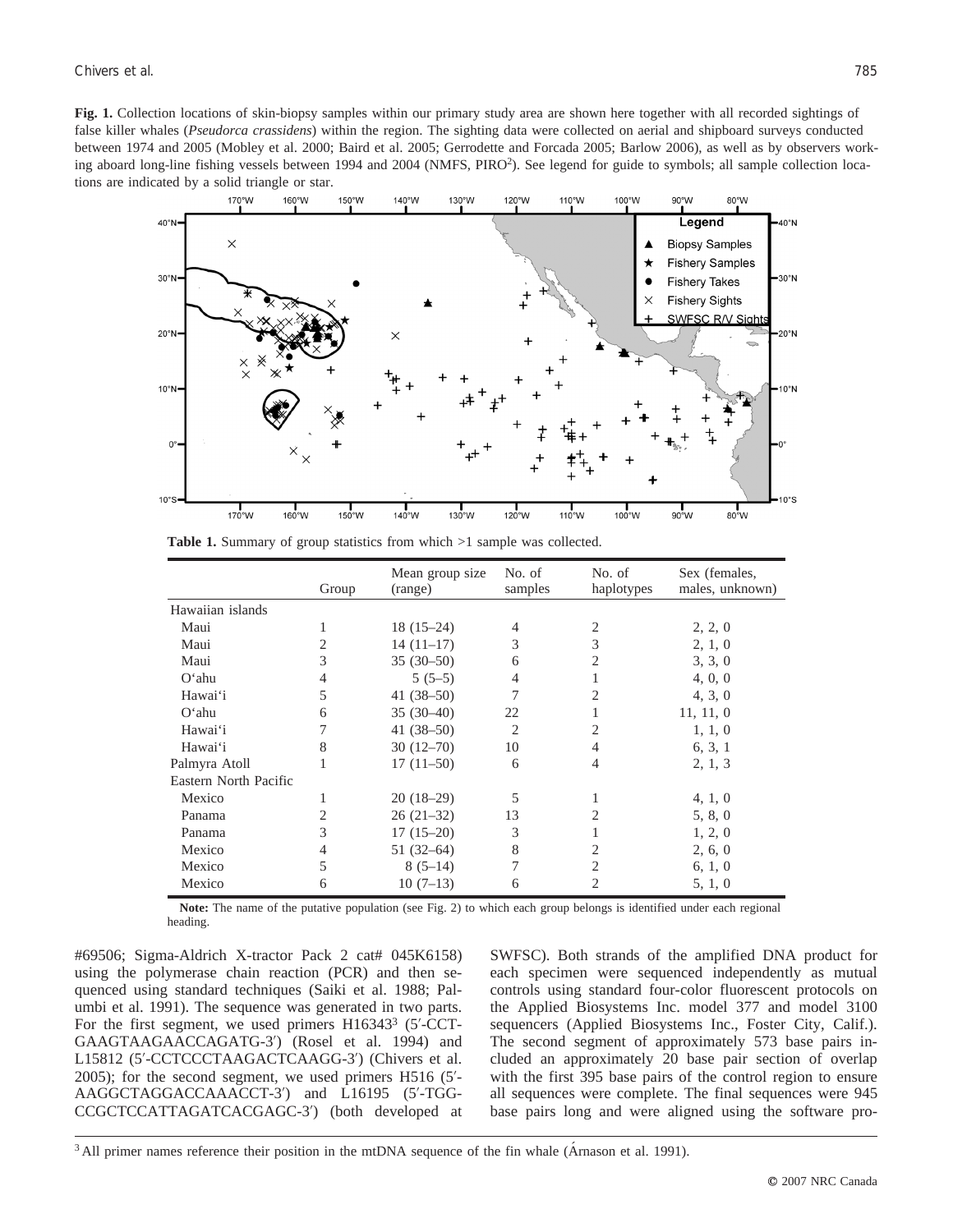

grams SEQED version 1.0.3 and Sequencher version 4.1 (Genecodes; Applied Biosystems Inc. 1992).

#### **Sex determination**

Sex was genetically determined by amplifying the zinc finger gene: ZFX and ZFY for the X and Y chromosomes, respectively. The gene was amplified with PCR using primers ZFY0097 and P2-3EZ, and the zinc finger gene (i.e., ZFX/ZFY) was used as an internal control to confirm PCR conditions. PCR products were either separated by electrophoreses or visualized using a real-time PCR detection system (MX3000p; Stratagen Inc., La Jolla, California). Sex was determined by the amplification pattern: males had two products and females had one (Morin et al. 2005).

#### **Data analyses**

### *Genetic diversity*

We identified the unique haplotypes in our data set using MacClade version 3.08a (Maddison and Maddison 1992), and quantified genetic variability in terms of haplotypic diversity (*h*) and nucleotide diversity  $(\pi)$  (Nei and Tajima 1981; Nei 1987) using Arlequin version 2.0 (Schneider et al. 2000).

#### *Genetic differentiation*

To examine the concordance between the distribution of mtDNA control region haplotypes and geographic region for evidence of the role evolutionary processes may have played in the patterns revealed, a minimum spanning network was generated using Arlequin version 2.0 (Schneider et al. 2000). Optimal minimum spanning networks incorporate information about haplotype frequency to obtain the most parsimonious network for haplotype evolution. For example, haplotypes that are ''rare'' or occur at low frequencies would be most likely to have been derived from haplotypes that are ''common'' or occur in high frequencies rather than from another rare haplotype for a given series of mutation events (Excoffier and Smouse 1994; Excoffier et al. 1992).

We further analyzed our data for ENP samples using conventional analyses for detecting population structure by quantifying genetic differentiation among putative populations. We tested the null hypothesis of panmixia against our a priori data stratification that equated sampling sites to putative populations, and applied the distance- and frequencybased statistics  $\Phi_{ST}$  and  $F_{ST}$ . To calculate  $\Phi_{ST}$ , we used the number of homologous nucleotide differences between two individuals as the measure of genetic distance. Both statistics tested significance with a nonparametric permutation method in an analysis of molecular variance (AMOVA) framework implemented in Arlequin version 2.0 (Schneider et al. 2000). We analyzed two a priori stratifications of our ENP data. In the first a priori stratification, we recognized two putative populations: ENP and Hawai'i. In the second a priori stratification, we recognized six putative populations for animals sampled off the coasts of Mexico and Panama, within the Palmyra Atoll, and in Hawai'i off the coasts of O'ahu, Maui, and the island of Hawai'i (Fig. 2). Both stratifications were analyzed using all of the available sequence data for each population and using only one haplotype/sex per group sampled. The latter analyses was done because multiple animals were sampled from many of the groups encountered and the relatedness among individual animals in a group is unknown. By using the haplotype and sex data for each animal sampled, we were able to conduct analyses using the minimum number of individuals sampled.

A multiple test correction factor was not applied to the results of our analyses. Two important considerations to be made when applying correction factors to analyses of population structure, in particular, are that they (1) are only appropriate when all the null hypotheses being tested are true simultaneously and (2) effectively reduce the critical value  $(\alpha)$ , or type I error rate, at the expense of the type II error rate (Perneger 1998). In conservation management applications, reducing the type I error rate means that one is more willing to commit an under-protection error (i.e., incorrectly pooling strata) than an over-protection error (i.e., incorrectly subdividing strata). Because within an analyses each pairwise comparison tested a different hypothesis and the results of our analyses have implications for the management of false killer whales, which may be affected by the acceptance of particular type I and type II error rates (Dizon et al. 1995; Taylor et al. 1997), we did not apply a correction factor to our analyses and interpreted our results with  $\alpha = 0.05$ .

We used the maximum likelihood coalescence based method implemented in MIGRATE version 2.1.3 (Beerli 1997–2004; Beerli and Felsenstein 1999, 2001) to estimate the dispersal rates between the Hawaiian island and ENP strata. This program estimates dispersal rate as the long-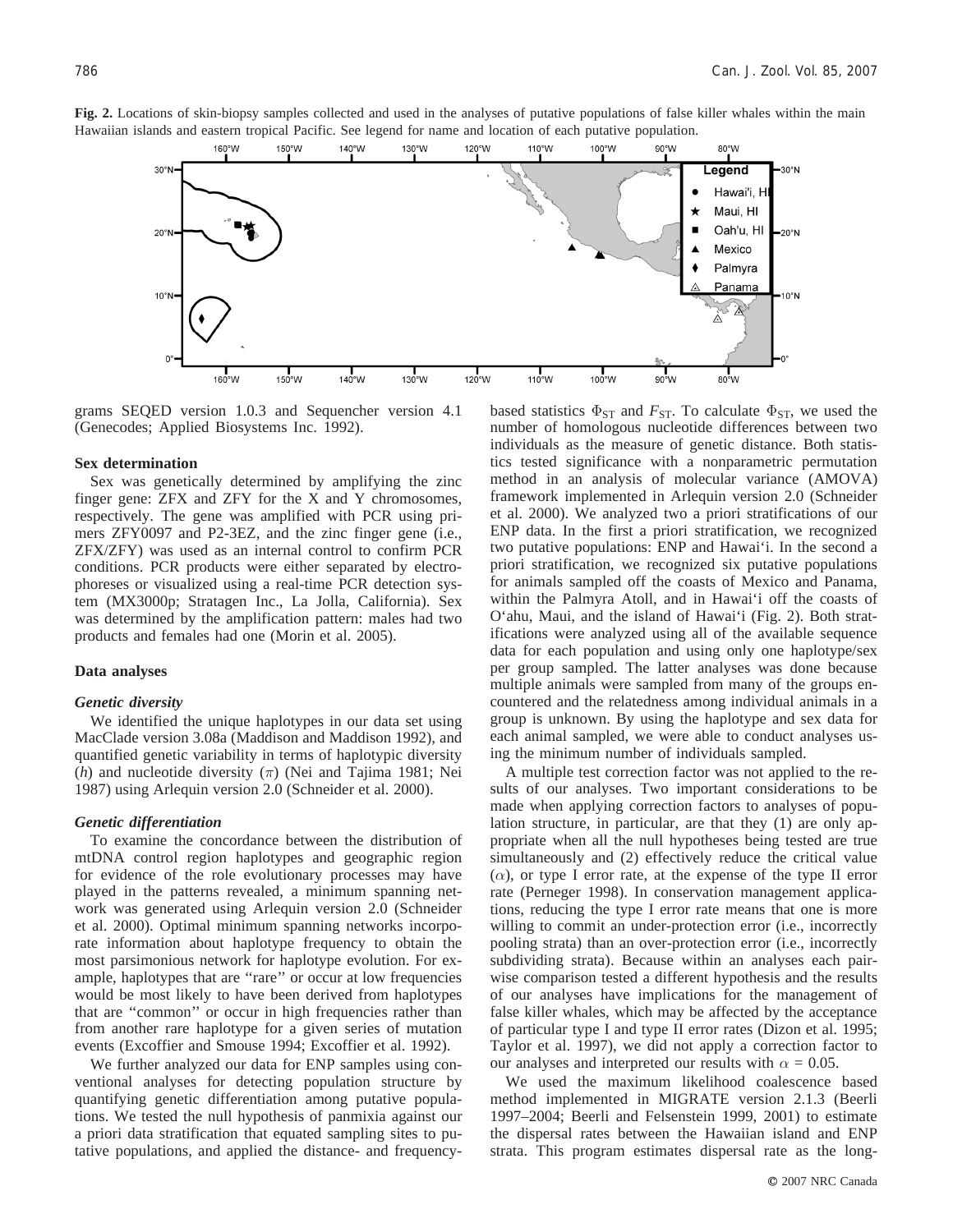| Haplotype<br>Hawaiian islands | 5600555678 9900002699 7804454193<br>1687023765 0725679045 7171292910<br>ATTCACCACC TCGGCCTCCC TCCGTCATGT |
|-------------------------------|----------------------------------------------------------------------------------------------------------|
|                               |                                                                                                          |
|                               |                                                                                                          |
|                               |                                                                                                          |
| 1 (EF601197)                  |                                                                                                          |
| 2 (EF601198)                  |                                                                                                          |
| 3 (EF601199)                  |                                                                                                          |
| 4 (EF601200)                  |                                                                                                          |
| 5 (EF601201)                  | . T   A T   T                                                                                            |
| Palmyra Atoll                 |                                                                                                          |
| 7 (EF601202)                  | T ATT. T                                                                                                 |
| 8 (EF601203)                  |                                                                                                          |
| Eastern North Pacific Ocean   |                                                                                                          |
| 6 (EF601204)                  | TT. A.T                                                                                                  |
| 9 (EF601207)                  | T AT T                                                                                                   |
| 10 (EF601208)                 |                                                                                                          |
| 11 (EF601209)                 | TT .TTTG                                                                                                 |
| 12 (EF601210)                 | T A.TTT. T                                                                                               |
| 13 (EF601211)                 | . TA. . T G T                                                                                            |
| 14 (EF601212)                 | T AT GT                                                                                                  |
| 15 (EF601213)                 | $T \ldots \ldots \ldots \ldots \ldots \ldots T \ldots T$ . TT. . TG.                                     |
| 16 (EF601205)                 | TT AT T                                                                                                  |
| Central Indian Ocean          |                                                                                                          |
| 21 (EF601214)                 |                                                                                                          |
| 22 (EF601215)                 |                                                                                                          |
| Western North Pacific Ocean   |                                                                                                          |
| 17 (EF601206)                 |                                                                                                          |
| 18 (EF601216)                 | T T TTG.C.                                                                                               |
| 19 (EF601217)                 | $\ldots$ . GT $\ldots$ . C.ATTT                                                                          |
| 20 (EF601218)                 | T AT TT.C                                                                                                |
| Western North Atlantic Ocean  |                                                                                                          |
| 23 (EF601219)                 | $.C. . G. TG. . C. T. A. T.$                                                                             |
| 24 (EF601220)                 | . CCTG. TG. . $C. \ldots C.$ T. $\ldots$ . T.                                                            |

**Table 2.** The polymorphic sites (vertical notation) of 24 haplotypes identified for false killer whales (*Pseudorca crassidens*).

**Note:** The haplotype numbers correspond to the numbers used in Fig. 3; their GenBank accession numbers are in parentheses. Indels are not shown.

term mean number of migrants (i.e., females) moving between populations each generation. We ran the program twice with each run generating the final estimates from five replicates. We compared the estimates from MIGRATE to the estimated gene flow calculated by using  $\Phi_{ST}$  and  $F_{ST}$  in Wright's formula:  $Nm = [(1/F_{ST} - 1)/2]$ , where *Nm* is the effective number of females that disperse between populations per generation (Wright 1931; Takahata and Palumbi 1985).

# **Results**

There were 24 haplotypes identified among the 124 samples sequenced. The mean number of pairwise differences between haplotypes was  $3.53$  (SD = 1.81), and there were 35 polymorphic sites including 30 substitutions (25 transitions and 5 transversions) and 5 indels in the 945 base pair sequences (Table 2). The observed nucleotide diversity was low (i.e.,  $\pi = 0.37\%$ ) compared with other delphinids (i.e., 1%–2%) but comparable with estimates of nucleotide diversity for sperm whales, *Physeter macrocephalus* (= *Pyseter catodon* L., 1758), (0.38%; Lyrholm et al. 1996) and other closely related species (e.g., killer whales, *Orcinus orca* (L., 1758), 0.54% (Hoelzel et al. 1998*a*); short-finned pilot whales, *Globicephala macrorhynchus* Gray, 1846, 0.28% (Chivers et al. 2003)). Overall, haplotypic diversity was  $0.788$  ( $\pm 0.028$ ). The sequence characteristics for the false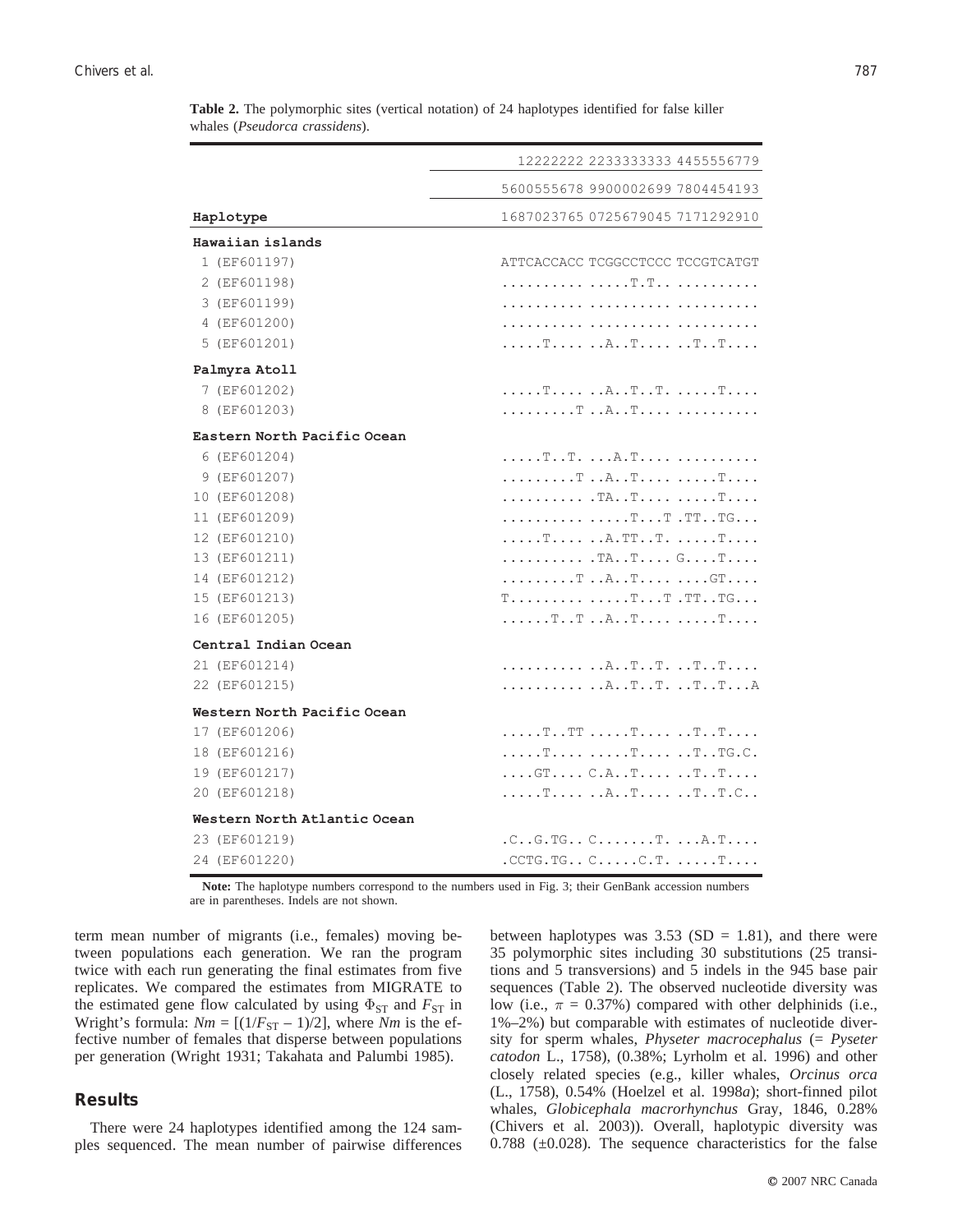|                                                       |                             | Indian Ocean and Pacific Ocean regions                                 |                                |                                                              |  |  |
|-------------------------------------------------------|-----------------------------|------------------------------------------------------------------------|--------------------------------|--------------------------------------------------------------|--|--|
| Sequence characteristics                              | Atlantic<br>Ocean $(n = 2)$ | Eastern Pacific Ocean,<br>excluding the Hawaiian<br>islands $(n = 55)$ | Hawaiian islands<br>$(n = 62)$ | Western North Pacific<br>Ocean and Indian<br>Ocean $(n = 5)$ |  |  |
| Unique haplotypes $(n)$                               |                             | 13                                                                     | 6                              |                                                              |  |  |
| Polymorphic sites $(n)$                               |                             | 18                                                                     | 10                             |                                                              |  |  |
| Observed indels $(n)$                                 |                             |                                                                        |                                |                                                              |  |  |
| Haplotypic diversity $(h; \text{mean} \pm \text{SE})$ | na                          | $0.750 \pm 0.044$                                                      | $0.359 \pm 0.071$              | $1.000 \pm 0.126$                                            |  |  |
| Nucleotide diversity ( $\pi$ ; mean $\pm$ SE)         | na                          | $0.0030 \pm 0.0018$                                                    | $0.0009 \pm 0.0007$            | $0.0042 \pm 0.0030$                                          |  |  |

**Table 3.** Sequence statistics for false killer whale mitochondrial DNA control region sequences.

**Note:** The sequence statistics for the Atlantic Ocean samples are not presented, because there were only two samples. na, not available.

killer whale samples in our data set are presented by geographic region in Table 3.

The minimum spanning network shows the relationship between haplotypes, their frequency, and geographic distribution. Phylogeographic concordance is evident in the distribution of haplotypes (Fig. 3). That is, there is a unique set of haplotypes for each oceanic region, and within the ENP, the animals sampled from the near-shore waters of the main Hawaiian islands (i.e.,  $\langle 25 \rangle$  nautical miles (1 nautical mile = 1.852 km) from shore) also had a unique set of haplotypes. There were few shared haplotypes between sampling sites in the ENP. Specifically, one animal sampled off the island of Hawai'i and three animals sampled within the Palmyra Atoll had a haplotype identified as a common haplotype among animals sampled off Mexico, and one additional animal sampled within the Palmyra Atoll had a haplotype also identified among animals sampled off the islands of Hawai'i (Table 4). Four of the five samples collected by fishery observers aboard long-line fishing vessels >75 nautical miles from the main Hawaiian islands had the most common ENP haplotype (i.e., haplotype 9), and the fifth animal revealed a haplotype that was a minimum of 4 base pair changes different from the Hawaiian island haplotypes (i.e., haplotype 6; Fig. 3). A minimum of 2 base pairs separated the most closely related haplotypes from each region — the main Hawaiian islands, ENP, western Pacific Ocean, and central Indian Ocean, whereas a minimum of 10 base pair changes separated the most closely related Indo-Pacific Ocean and Atlantic Ocean haplotypes.

As expected from the phylogeographic concordance in haplotype distribution evident within the ENP, we found statistically significant evidence of genetic differentiation among the putative populations. Comparing the ENP and Hawai'i putative populations in our first a priori stratification,  $\Phi_{ST}$  was 0.59 ( $p < 0.0001$ ) and  $F_{ST}$  was 0.38 ( $p <$ 0.0001) for the entire data set, and  $\Phi_{ST}$  was 0.47 ( $p <$ 0.0001) and  $F_{ST}$  was 0.25 ( $p < 0.0001$ ) for the data set using only 1 haplotype/sex per group sampled. Comparing the putative populations in our second a priori stratification using all data, the overall  $\Phi_{ST}$  was 0.67 ( $p < 0.0001$ ) and  $F_{ST}$  was 0.56 ( $p < 0.0001$ ). All pairwise comparisons were statistically significant for both statistics  $\Phi_{ST}$  and  $F_{ST}$ , except for the comparisons of Maui to the island of Hawai'i, and Mexico to Palmyra Atoll. In these cases, sample sizes for the a priori strata were relatively small and were dominated by a single haplotype (Table 5). When the analyses were conducted using only 1 haplotype/sex per group, the overall  $\Phi_{ST}$  was 0.51 ( $p < 0.0001$ ) and  $F_{ST}$  was 0.33 ( $p < 0.0001$ ), and the results differed from the analyses using all data in that the three putative populations around Hawai'i were not significantly different from each other. However, all three of the Hawai'i putative populations were significantly different from Mexico and Panama. Mexico and Panama were also significantly different from each other but neither was significantly different from Palmyra Atoll (Table 6).

Estimated dispersal rates (i.e., number of female migrants/ generation) were  $0.637$  (95% CI = 0.05–4.05) from the ENP to Hawai'i and  $0.476$  (95% CI = 0.029–1.930) from Hawai'i to the ENP. All sequence data from the ENP and Hawai'i were used for the analysis, because when the data set was restricted to 1 haplotype/sex per group sampled, the program MIGRATE was highly variable between runs. The indirect estimates of gene flow calculated using  $\Phi_{ST}$  and  $F_{ST}$  in Wright's formula were approximately 1.2 and 2.1 migrants/ generation, respectively.

# **Discussion**

The phylogeographic concordance observed in the distribution of false killer whale haplotypes suggests limited female dispersal among sampled regions. Worldwide, the distinct sets of haplotypes identified for each region, and particularly the 10 base pair minimum difference observed between Indo-Pacific Ocean and Atlantic Ocean haplotypes, suggests that there is at least ocean-basin-scale population structure. While these results are consistent with the evidence of population structure indicated by morphological differences between false killer whales sampled off Australia and Scotland (Kitchener et al. 1990), resolving the scale of population structure for false killer whales will require analyses of data that much better represent the whales' distribution. Similarly, conclusions about population structure within our ENP study area are limited but informative with respect to the central question of our study, which was whether the current boundary for the Hawaiian stock of false killer whales is appropriate for management.

The genetic distinctness evident among the animals sampled around the main Hawaiian islands indicates that they represent a demographically independent population (i.e.,  $\Phi_{ST} = 0.47$  and  $F_{ST} = 0.25$  when only 1 haplotype/sex per group sampled was included in the analyses). Concordant with these large genetic differences, the estimates of migrants/ generation were low (i.e., <1 migrant/generation). While these estimates provide only relative information about animal movement because the methods used make several as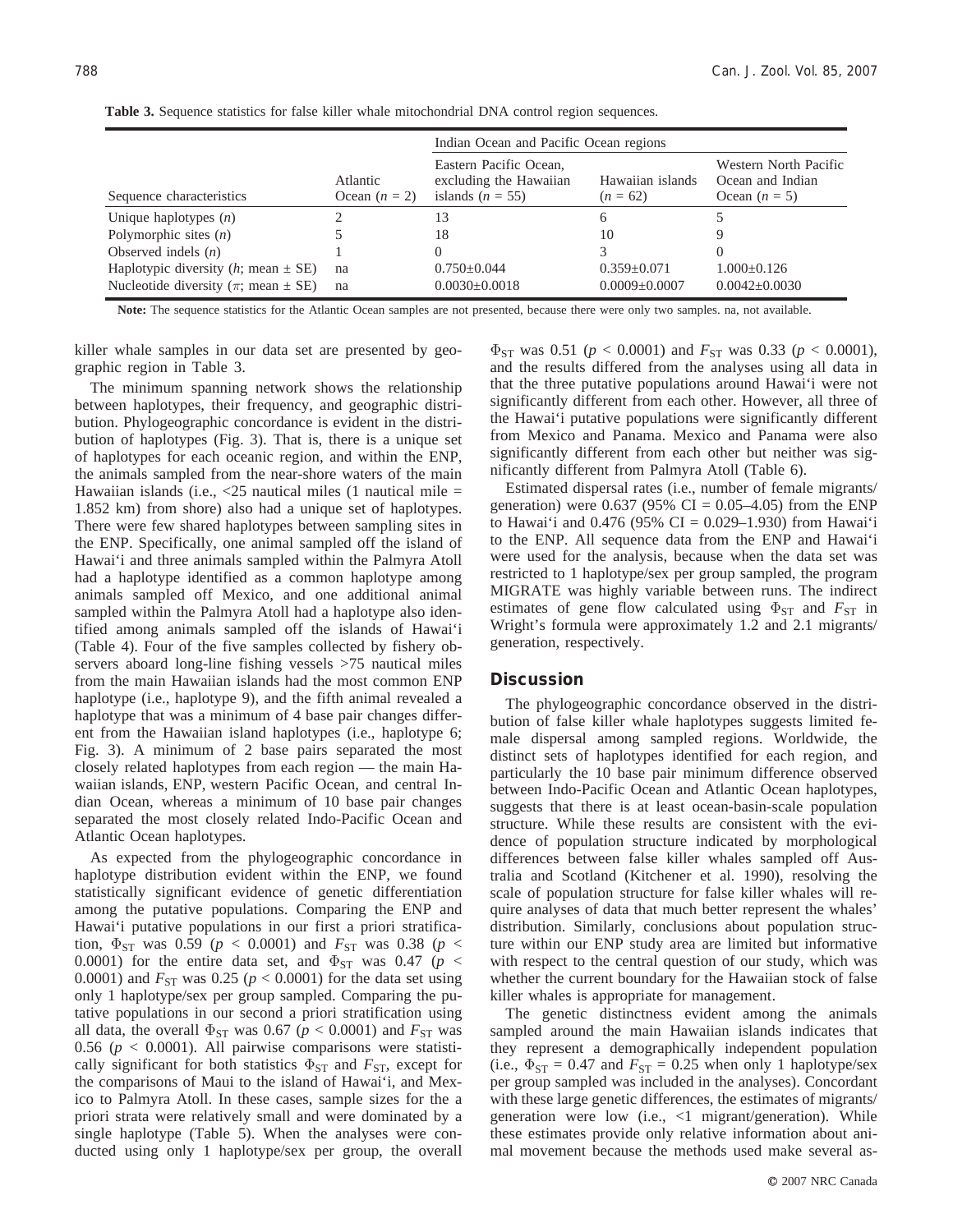**Fig. 3.** Minimum spanning tree for the 24 haplotypes identified for false killer whales in this study. Each haplotype is identified by number with its observed frequency in parentheses if  $>1$ . Each connecting branch is labeled with the minimum number of base pair changes if  $>1$ . Broken lines indicate alternate links.



**Table 4.** Haplotype frequencies for eastern North Pacific Ocean putative populations.

|                        | Hawai'i             |                    |                       |                      |                      |                            |
|------------------------|---------------------|--------------------|-----------------------|----------------------|----------------------|----------------------------|
| Haplotype<br>ID number | O'ahu<br>$(n = 27)$ | Maui<br>$(n = 14)$ | Hawai'i<br>$(n = 21)$ | Mexico<br>$(n = 26)$ | Panama<br>$(n = 16)$ | Palmyra Atoll<br>$(n = 6)$ |
| 1                      | 27                  | 9                  | 13                    |                      |                      |                            |
| $\overline{2}$         |                     | $\overline{4}$     | 5                     |                      |                      | 1                          |
| 3                      |                     | 1                  |                       |                      |                      |                            |
| $\overline{4}$         |                     |                    |                       |                      |                      |                            |
| 5                      |                     |                    |                       |                      |                      |                            |
| 7                      |                     |                    |                       |                      |                      |                            |
| 8                      |                     |                    |                       |                      |                      |                            |
| 9                      |                     |                    | 1                     | 16                   |                      | 3                          |
| 10                     |                     |                    |                       | 3                    | 12                   |                            |
| 11                     |                     |                    |                       | 5                    |                      |                            |
| 12                     |                     |                    |                       |                      | 3                    |                            |
| 13                     |                     |                    |                       |                      | 1                    |                            |
| 14                     |                     |                    |                       |                      |                      |                            |
| 15                     |                     |                    |                       |                      |                      |                            |

**Note:** Haplotype numbers not listed were not identified among these samples.

sumptions about population histories and migration patterns that cannot be verified (Takahata and Palumbi 1985; Beerli and Felsenstein 1999, 2001), they can be interpreted to indicate that gene flow is demographically insignificant for false killer whales around Hawai'i but likely sufficient to prevent the accumulation of differences that could lead to speciation (Wright 1931; Mills and Allendorf 1996). All of the false killer whales in this putative population were sampled relatively close to shore (i.e., <25 nautical miles from the coast). When compared with the animals sampled by biological technicians aboard long-line fishing vessels within the Hawaiian EEZ, which had haplotypes identical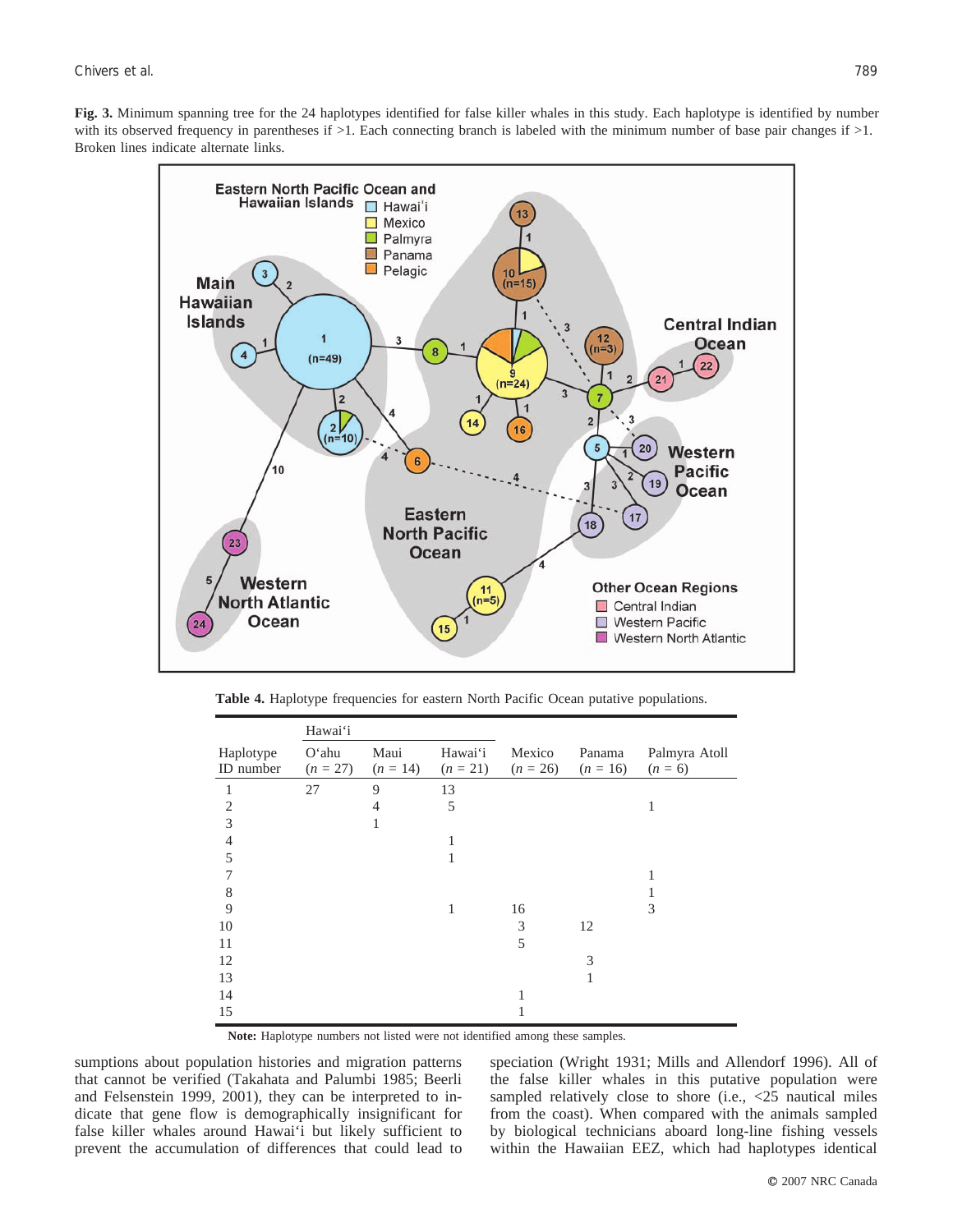|                        | Hawai'i               |                       |                       |                       |                       |                         |
|------------------------|-----------------------|-----------------------|-----------------------|-----------------------|-----------------------|-------------------------|
| Putative<br>population | O'ahu $(n = 27)$      | Maui $(n = 14)$       | Hawai'i $(n = 21)$    | Mexico $(n = 26)$     | Panama $(n = 16)$     | Palmyra Atoll $(n = 6)$ |
| Hawai'i                |                       |                       |                       |                       |                       |                         |
| $O'$ ahu               |                       | 0.352(0.0036)         | $0.270 \; (<0.0001)$  | $0.709$ (< $0.0001$ ) | $0.836 \leq 0.0001$   | $0.835$ (< $0.0001$ )   |
| Maui                   | 0.282(0.0020)         |                       | $-0.049(0.9997)$      | $0.431$ (< $0.0001$ ) | $0.521$ (< $0.0001$ ) | 0.326(0.0053)           |
| Hawai'i                | 0.193(0.0007)         | $-0.031(0.6509)$      |                       | $0.396 \, (<0.0001)$  | 0.491 (< 0.0001)      | 0.294(0.0026)           |
| Mexico                 | $0.709$ (< $0.0001$ ) | $0.558$ (< $0.0001$ ) | 0.507 (< 0.0001)      |                       | $0.433$ (< $0.0001$ ) | 0.017(0.2949)           |
| Panama                 | $0.878$ (< $0.0001$ ) | $0.716$ (< $0.0001$ ) | $0.649$ (< $0.0001$ ) | $0.348$ (< $0.0001$ ) |                       | 0.440 (< 0.0001)        |
| Palmyra Atoll          | $0.872$ (< $0.0001$ ) | 0.569(0.0003)         | 0.471(0.0010)         | 0.056(0.1712)         | 0.402(0.0013)         |                         |

**Table 5.** Genetic differentiation quantified for eastern North Pacific Ocean putative populations, or sampling sites.

**Note:**  $\Phi_{ST}$  values are in the lower diagonal and  $F_{ST}$  values are in the upper diagonal with *p* values in parentheses.

**Table 6.** Genetic differentiation quantified for eastern North Pacific Ocean putative populations, or sampling sites, using only 1 haplotype/ sex per group when multiple animals were sampled from a group.

|                        | Hawai'i          |                       |                       |                       |                  |                         |
|------------------------|------------------|-----------------------|-----------------------|-----------------------|------------------|-------------------------|
| Putative<br>population | O'ahu $(n = 4)$  | Maui $(n = 10)$       | Hawai'i $(n = 14)$    | Mexico $(n = 13)$     | Panama $(n = 5)$ | Palmyra Atoll $(n = 5)$ |
| Hawai'i                |                  |                       |                       |                       |                  |                         |
| $O'$ ahu               |                  | 0.008(0.5154)         | 0.125(0.2592)         | 0.508(0.0007)         | 0.558(0.0102)    | 0.505(0.0109)           |
| Maui                   | $-0.058(0.6760)$ |                       | $-0.028(0.5253)$      | $0.385$ (< $0.0001$ ) | 0.375(0.0030)    | 0.304(0.0215)           |
| Hawai'i                | 0.032(0.2883)    | $-0.002(0.4936)$      |                       | $0.268$ (< $0.0001$ ) | 0.260(0.0036)    | 0.144(0.0717)           |
| Mexico                 | 0.538(0.0023)    | $0.553$ (< $0.0001$ ) | $0.426$ (< $0.0001$ ) |                       | 0.208(0.0172)    | $-0.007(0.4248)$        |
| Panama                 | 0.687(0.0083)    | 0.672(0.0007)         | 0.519(0.0003)         | 0.245(0.0119)         |                  | 0.150(0.0926)           |
| Palmyra Atoll          | 0.570(0.0159)    | 0.532(0.0007)         | 0.312(0.0093)         | 0.038(0.2978)         | 0.195(0.1435)    |                         |

**Note:**  $\Phi_{ST}$  values are in the lower diagonal and  $F_{ST}$  values are in the upper diagonal with *p* values in parentheses.

to others found in the ENP or distantly related to those from Hawai'i, the evidence suggests that there are at least two populations within the currently recognized Hawaiian stock: an island-associated population and a population that is more pelagic in distribution.

Results from analyses of the second a priori data stratification indicated no additional population structure within the islands when the data set was limited to 1 haplotype/sex per group (Table 6), but there may be if all data were used (Table 5). The mark–recapture data from photographic identification of individual animals show that animals move among the main Hawaiian islands, particularly between O'ahu and Hawai'i (Baird et al. 2005). While these data suggest no inter-island structure, additional genetic analyses will be needed to determine whether the observed movements are demographically significant and to resolve whether the apparent discrepancy in the genetic results is due to sample size or social structure.

False killer whales are generally considered a wide-ranging pelagic species not typically associated with coastal or island habitats. However, evidence of false killer whales occupying coastal and island habitats has been documented in a photographic study off Costa Rica (Acevedo-Guitiérrez et al. 1997), and the effects of island biogeography are well known. The Hawaiian archipelago is the most isolated island group in the world, and in addition to its remoteness, is noteworthy for having relatively high endemism (i.e., accumulated evolutionary changes) (Briggs 1961, 1966; Carlquist 1966). The geographic isolation of the Hawaiian island chain may also provide favorable habitat for false killer whales that effectively limited their movements and thus gene flow. The oldest islands in the archipelago are estimated to date back to the Miocene, and the volcano that erupted to create the youngest island in the chain has been estimated to have emerged 460 000 years ago. On the basis of these approximate dates, one could hypothesize that there has been sufficient time for genetic differences to accumulate in a founding population of false killer whales in the Hawaiian archipelago. However, the genetic differences observed in this study may be the result of a more recent founding event, a bottleneck, or a sudden significant decrease in population abundance. The demographic history of false killer whales around the Hawaiian islands is essentially unknown and limits the exploration of potential hypotheses, but our results suggest that at least female dispersal has been limited for a long time.

There are several examples of cetacean species generally considered capable of large-scale movements that have morphologically and genetically differentiated populations occupying coastal habitats and genetically distinct populations within the near-island habitats of the Hawaiian archipelago. Species that have distinct coastal populations include the pantropical spotted dolphin (Douglas et al. 1984; Escorza-Treviño et al. 2005), common dolphin (genus *Delphinus* L., 1758; Rosel et al. 1994), and bottlenose dolphin (genus *Tursiops* Gervais, 1855; Walker 1981; Mead and Potter 1995; Hoelzel et al. 1998*b*). For the common dolphin and bottlenose dolphin, species-level differences in morphological and genetic characteristics have accumulated so that two species of common dolphin are recognized (*Delphinus delphis* L., 1758 and *Delphinus capensis* Gray, 1828; Rosel et al. 1994) and the current consensus is that there are at least two spe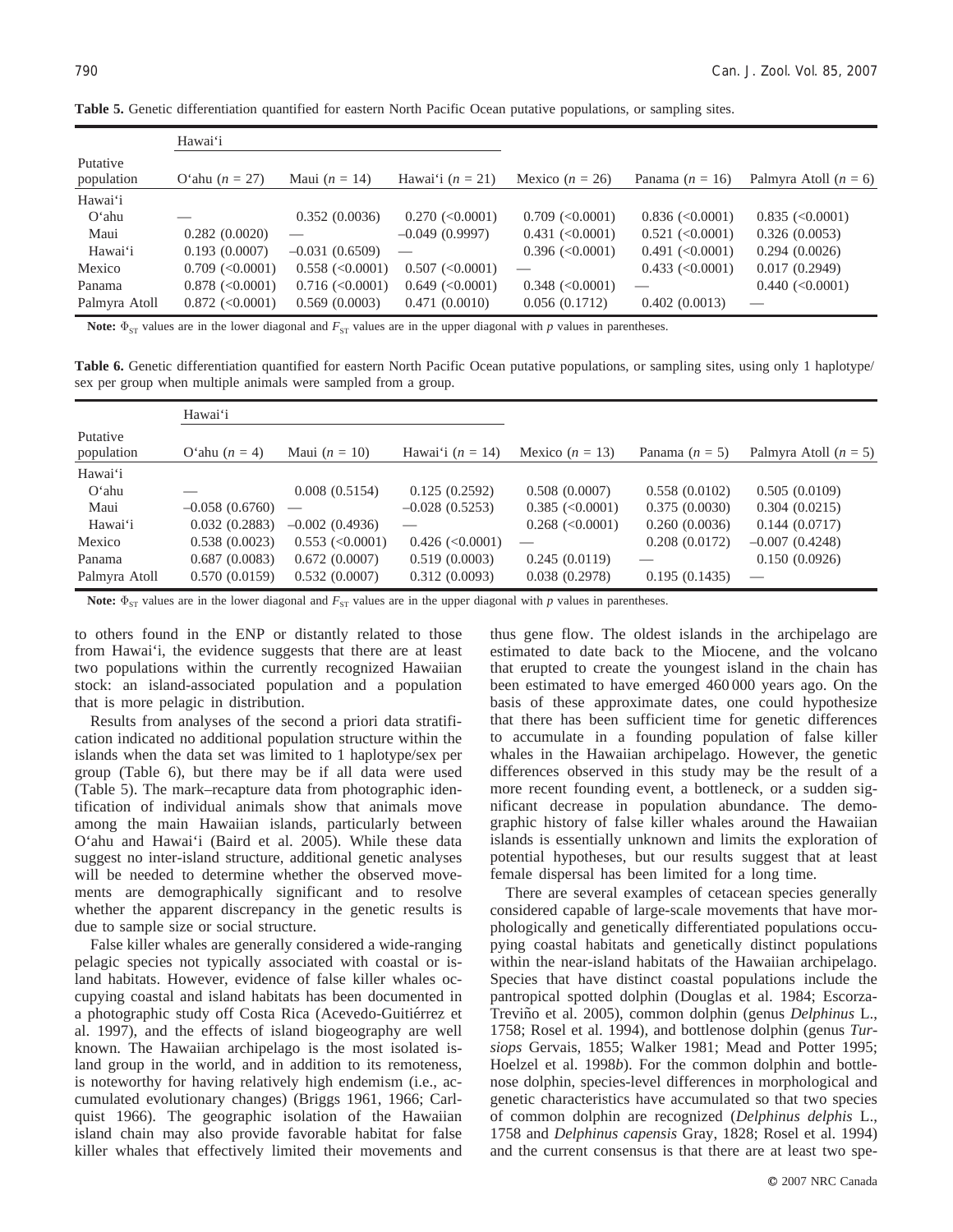cies of bottlenose dolphin (*Tursiops truncatus* (Montagu, 1821) and *Tursiops aduncus* (Ehrenberg, 1833); Wang et al. 1999; LeDuc et al. 1999; Rice 1998). Within the near-shore habitats of Hawai'i, studies of spinner dolphins (*Stenella longirostris* (Gray, 1828)) suggest that there are local island populations throughout the archipelago (Norris et al. 1994; Galver 2002; Andrews et al. 2006), and bottlenose dolphins appear to also have demographically independent populations at each of the main islands (Martien et al. 2005; Baird et al. 2006). Additionally, Bryde's whales (*Balaenoptera edeni* Anderson, 1878) (R.G. LeDuc, unpublished data) and short-finned pilot whales (S.J. Chivers, unpublished data) sampled around the Hawaiian islands are genetically distinct from animals sampled from the surrounding pelagic waters, suggesting that they also have demographically independent island-associated populations (Chivers et al. 2003).

The low genetic diversity we observed appears to be typical of species that form groups of closely related individuals like sperm whales (Lyrholm et al. 1996; Richard et al. 1996), killer whales (Hoelzel et al. 1998*a*), and long-finned pilot whales (*Globicephala melas* (Traill, 1809); Amos et al. 1993). Several hypotheses have been proposed as explanations for the comparatively low genetic diversity observed for these species, including low effective population size, cultural selection of maternally inherited characteristics, and ongoing natural selection on the mitochondrial genome (Lyrholm et al. 1996; Whitehead 1999). Available population abundance estimates for our study area and observations about social structure enable us to discuss the first two hypotheses with respect to false killer whales.

Estimates of current population abundance for the Hawaiian archipelago indicate that it is a relatively small population. Three survey methods (aerial, shipboard, and mark–recapture photo-identification surveys) produced abundance estimates of 121 (CV = 0.473; Mobley et al. 2000), 236 (CV = 1.13; Barlow 2006), and 123 (CV = 0.72; Baird et al. 2005), respectively. Populations of this size may be expected to have distinctive genetic characteristics, but there is no information about historic trends in abundance or exploitation to evaluate how the population's demographic history may have influenced the genetic diversity we see. Certainly, small populations would be expected to accumulate genetic differences relatively quickly primarily as a result of the effects of genetic drift. The available abundance estimate for the ENP is for the *Stenella* spp. study area to the east of Hawai'i (see SWFSC *R/V* Sights in Fig. 1). Shipboard surveys conducted between 1986 and 1990 produced an estimate of  $39\,800$  (CV = 0.636) false killer whales (Wade and Gerrodette 1993). The observed differences in genetic diversity between Hawai'i and ENP are consistent with the differences in population abundance (Table 3). However, results of the pairwise comparison of the putative populations of Mexico and Panama suggests that there is additional structure within the region (Tables 5, 6), which needs to be better understood to evaluate the potential influence of effective population size on genetic diversity.

Social structure has also been suggested to influence patterns of population structure and genetic diversity. False killer whales are known to have strong social bonds among group members (e.g., Porter 1977), and mass-stranding events are fairly typical as they are for other species that exhibit strong social bonds between group members (Stacey and Baird 1991). No long-term studies have been published on false killer whales to document group dynamics or individual association patterns within groups. However, the social organization for false killer whales has been presumed to be matrifocal as has been observed in sperm whales (Mesnick 2001; Mesnick et al. 2003) and pilot whales (Amos et al. 1993). Within our data set, two or more haplotypes were present in 11 of the 15 groups with multiple individuals sampled, suggesting that multiple matrilines are present within groups (Table 1). Although analyses of social organization for false killer whales is beyond the scope of this paper, its influence may need to be carefully considered in the future, especially if population structure analyses on a finer scale are warranted.

False killer whales inhabiting the near-shore waters of the main Hawaiian islands have scars consistent with injuries caused by long-line fishing gear (Baird and Gorgone 2005). However, none of the samples collected by biological technicians aboard fishing vessels were identified as belonging to the near-shore island-associated population. That is, four of the five animals sampled had a common ENP haplotype (i.e., haplotype 9) and the fifth animal had a haplotype distantly related to the Hawaiian haplotypes (i.e., haplotype 6; Fig. 3). The age and accumulation rate of scars in the Baird and Gorgone (2005) study is unknown, and the long-line fishery is closed within 50 nautical miles of the islands to protect monk seals and within 75 nautical miles in some areas to prevent gear conflicts with smaller fishing vessels (Carretta et al. 2006). This apparent discrepancy in population(s) of animals affected by the fishery will require additional research to resolve.

#### **Management implications**

Our results document significant genetic differentiation of false killer whales inhabiting the near-shore waters of the Hawaiian islands, and thus support recognition of a Hawaiian stock. However, the genetic data suggest that there is more than one stock within the Hawaiian EEZ. Knowledge about false killer whales within the Hawaiian EEZ is insufficient to identify biologically meaningful geographic boundaries at this time, and development of a management plan to provide appropriate protection for island-associated false killer whales, as well as those affected by the long-line fishery, will require additional research to better understand their population structure, distribution, and ecology.

## **Acknowledgements**

We thank C. Anderson (Marine Research Section, Ministry of Fisheries and Agriculture, Republic of the Maldives), S. Jaaman (University of Malaysia), S. Hung (Agriculture, Fisheries and Conservation Department, Hong Kong), T. Jefferson (SWFSC), and W.F. Perrin (SWFSC) for providing samples to us from the Indian Ocean and western Pacific Ocean. We are also grateful for the dedication and talent of many people who participated in the collection of biopsy samples during many research cruises that made this study possible. We thank the chief scientists, officers, and crews of the NOAA ships David Starr Jordan, McArthur, Malcolm Baldridge and the UNOLS ship Endeavor for their support of our research survey cruises in the eastern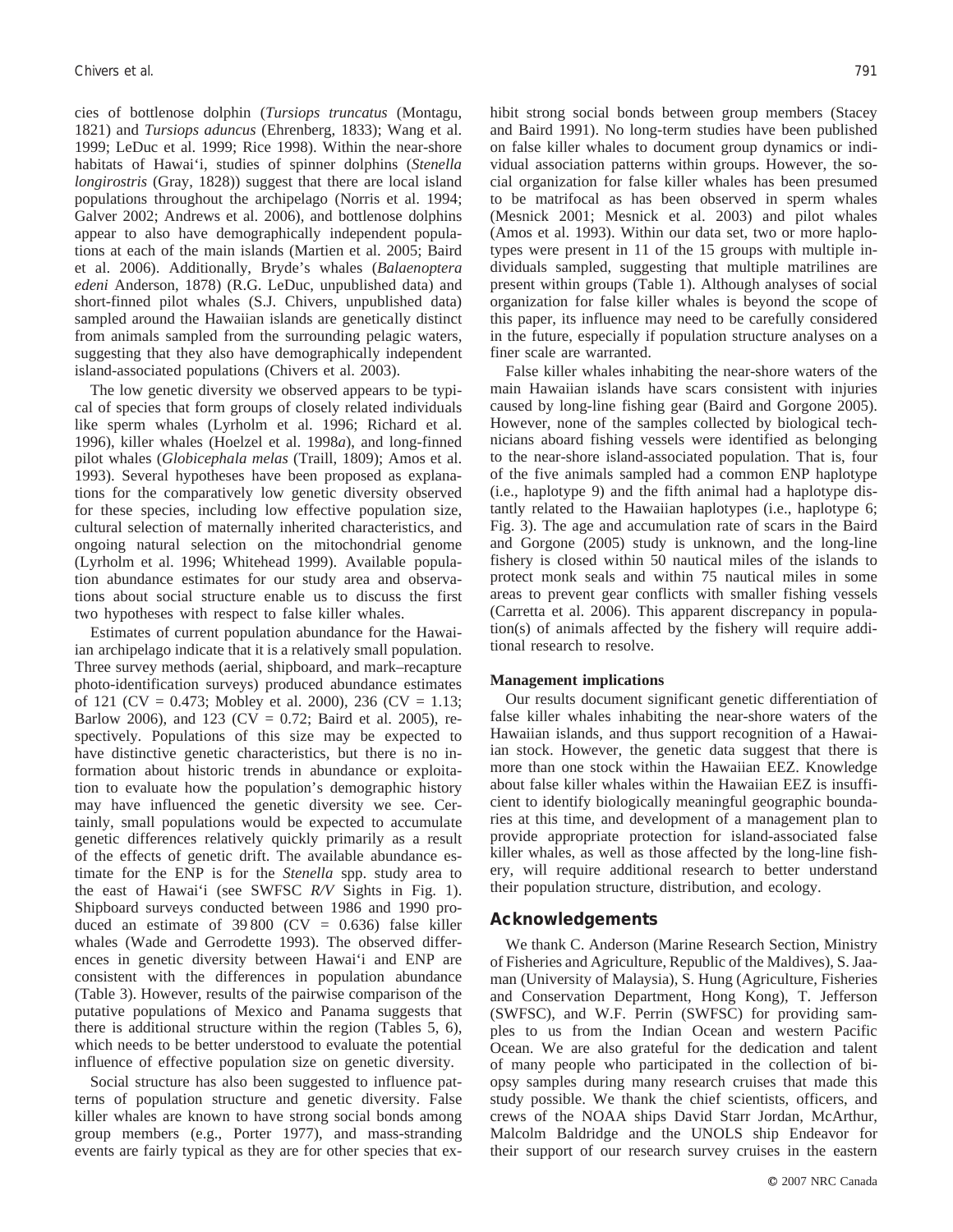tropical Pacific Ocean and Indian Ocean, aboard which the skin-biopsy samples used in this study were collected. We also thank NMFS, PIRO for providing sighting information obtained from the long-line observer program. We extend our thanks to the Island Marine Institute (Maui, Hawai'i), Joe Mobley (University of Hawai'i), and members of the Wild Whale Research Foundation (Hawai'i) for providing research vessels for sampling in near-shore areas around Hawai'i. All data for these analyses were generated in the SWFSC Genetics Laboratory by Kelly Coultrup, Amy Frey, Aimee Lang, Carrie LeDuc, Kelly Robertson, Aviva Rosenberg, and Bethany Sutton. Paula Olson kindly assisted with the review of photographs collected from encounters with false killer whales in the ETP, while Annie Gorgone reviewed the photographs from Hawai'i. This work was funded in part by the NMFS Office of Protected Resources. Andy Dizon, Rick LeDuc, Sarah Mesnick, Greg O'Corry-Crowe, Barb Taylor, and members of the Pacific Scientific Review Group provided helpful comments that improved the manuscript.

# **References**

- Acevedo-Guitiérrez, A., Brennan, B., Rodriguez, P., and Thomas, M. 1997. Resightings and behavior of false killer whales (*Pseudorca crassidens*) in Costa Rica. Mar. Mamm. Sci. **13**: 307–314. doi:10.1111/j.1748-7692.1997.tb00634.x.
- Amos, B., Schlötterer, C., and Tautz, D. 1993. Social structure of pilot whales revealed by analytical DNA profiling. Science (Washington, D.C.), **260**: 670–672. doi:10.1126/science.8480176. PMID:8480176.
- Amos, W. 1997. Marine mammal tissue sample collection and preservation for genetic analyses. *In* Molecular genetics of marine mammals. *Edited by* A.E. Dizon, S.J. Chivers, and W.F. Perrin. Spec. Publ. No. 3, Society of Marine Mammalogy, Lawrence, Kansas. pp. 107–113.
- Amos, W., and Hoelzel, A.R. 1991. Long-term preservation of whale skin for DNA analysis. Rep. Int. Whaling Comm. Spec. Issue, **13**: 99–103.
- Andrews, K.R., Karczmarski, L., Au, W.W.L., Rickards, S.H., Vanderlip, C.A., and Toonen, R.J. 2006. Patterns of genetic diversity of the Hawaiian spinner dolphin (*Stenella longirostris*). Atoll Res. Bull. **543**: 65–73.
- Applied Biosystems Inc. 1992. SeqEd<sup>®</sup>. Version 1.0.3 [computer program]. Applied Biosystems Inc., Foster City, Calif.
- Árnason, U., Gullberg, A., and Widegren, B. 1991. The complete nucleotide sequence of the mitochondrial DNA of the fin whale, *Balaenoptera physalus*. J. Mol. Evol. **33**: 556–568. doi:10.1007/ BF02102808. PMID:1779436.
- Baird, R.W., and Gorgone, A.M. 2005. False killer whale dorsal fin disfigurements as a possible indicator of long-line fishery interactions in Hawaiian waters. Pac. Sci. **59**: 593–601. doi:10.1353/ psc.2005.0042.
- Baird, R.W., Gorgone, A.M., Webster, D.L., McSweeney, D.J., Durban, J.W., Ligon, A.D., Salden, D.R., and Deakos, M.H. 2005. False killer whales around the main Hawaiian Islands: an assessment of inter-island movements and population size using individual photo-identification. Report prepared under order No. JJ133F04SE0120 from the Pacific Islands Fisheries Science Center, NMFS, Honolulu, Hawaii. [Available from R.W. Baird, Cascadia Research Collective, 218 1/2 W. 4th Avenue, Olympia, WA 98501, USA,, or Pacific Islands Fisheries Science Center, 2570 Dole Street, Honolulu, HI 96822-2396, USA.]

Baird, R.W., Schorr, G.S., Webster, D.L., Mahaffy, S.D., Douglas,

A.B., Gorgone, A.M., and McSweeney, D.J. 2006. A survey for odontocete cetaceans off Kaua'i and Ni'ihau, Hawai'i, during October and November 2005: evidence for population structure and site fidelity. Report prepared under order No. AB133F05SE5197 from the Pacific Islands Fisheries Science Center, NMFS, Honolulu, Hawaii. [Available from R.W. Baird, Cascadia Research Collective, 218 1/2 W. 4th Avenue, Olympia, WA 98501, USA, or Pacific Islands Fisheries Science Center, 2570 Dole Street, Honolulu, HI 96822-2396, USA.]

- Barlow, J. 2006. Cetacean abundance in Hawaiian waters estimated from a summer/fall survey in 2002. Mar. Mamm. Sci. **22**: 446– 464. doi:10.1111/j.1748-7692.2006.00032.x.
- Beerli, P. 1997–2004. MIGRATE: documentation and program, part of LAMARC. Version 2.0. Revised 23 December 2004. Available from http://evolution.gs.washington.edu/lamarc.html [accessed 5 April 2007].
- Beerli, P., and Felsenstein, J. 1999. Maximum likelihood estimation of migration rates and populations numbers of two populations using a coalescent approach. Genetics, **152**: 763–773. PMID: 10353916.
- Beerli, P., and Felsenstein, J. 2001. Maximum likelihood estimation of a migration matrix and effective population sizes in *n* subpopulations by using a coalescent approach. Proc. Natl. Acad. Sci. U.S.A. **98**: 4563–4568. doi:10.1073/pnas.081068098. PMID: 11287657.
- Briggs, J.C. 1961. The east Pacific barrier and the distribution of marine shore fishes. Evolution, **15**: 545–554. doi:10.2307/ 2406322.
- Briggs, J.C. 1966. Oceanic islands, endemism and marine paleotemperatures. Syst. Zool. **15**: 153–163. doi:10.2307/2411634.
- Calambokidis, J., Steiger, G.H., Straley, J.M., Herman, L.M., Cerchio, S., Salden, D.R., Urbán, R.J., Jacobsen, J.K., von Ziegesar, O., Balcomb, K.C., Gabriele, C.M., Dahlheim, M.E., Uchida, S., Ellis, G., Miyamura, Y., Ladrón de Guevara, P.P., Yamaguchi, M., Sato, F., Mizroch, S.A., Schlender, L., Rasmussen, K., Barlow, J., and Quinn, T.J., II. 2001. Movements and population structure of humpback whales in the North Pacific. Mar. Mamm. Sci. **17**: 769–794. doi:10.1111/j.1748-7692.2001. tb01298.x.
- Carlquist, S. 1966. The biota of long-distance dispersal. I. Principles of dispersal and evolution. Q. Rev. Biol. **41**: 247–270. PMID:5975995.
- Carretta, J.V., Forney, K.A., Muto, M.M., Barlow, J., Baker, J., Hanson, B., and Lowry, M.S. 2006. U.S. Pacific marine mammal stock assessments: 2005. NOAA Tech. Memo NMFS– SWFSC No. 388.
- Chivers, S.J., Dizon, A.E., Gearin, P., and Robertson, K.M. 2002. Small-scale population structure of eastern North Pacific harbor porpoise, *Phoceona phocoena*, indicated by molecular genetic analyses. J. Cetacean Res. Manag. **4**: 111–122.
- Chivers, S.J., LeDuc, R.G., and Baird, R.W. 2003. Hawaiian island populations of false killer whales and short-finned pilot whales revealed by genetic analysis. *In* Abstracts of 15th Biennial Conference on the Biology of Marine Mammals, Greensboro, N.C., 14–19 December 2003. Available from S.J. Chivers, Southwest Fisheries Science Center, 8604 La Jolla Shores Drive, La Jolla, CA 92037-1508, USA.
- Chivers, S.J., LeDuc, R.G., Robertson, K.M., Barros, N.B., and Dizon, A.E. 2005. Genetic variation of *Kogia* spp. with preliminary evidence for two species of *Kogia sima*. Mar. Mamm. Sci. **21**: 619–634. doi:10.1111/j.1748-7692.2005.tb01255.x.
- Dizon, A.E., Taylor, B.L., and O'Corry-Crowe, G.M. 1995. Why statistical power is necessary to link analyses of molecular var-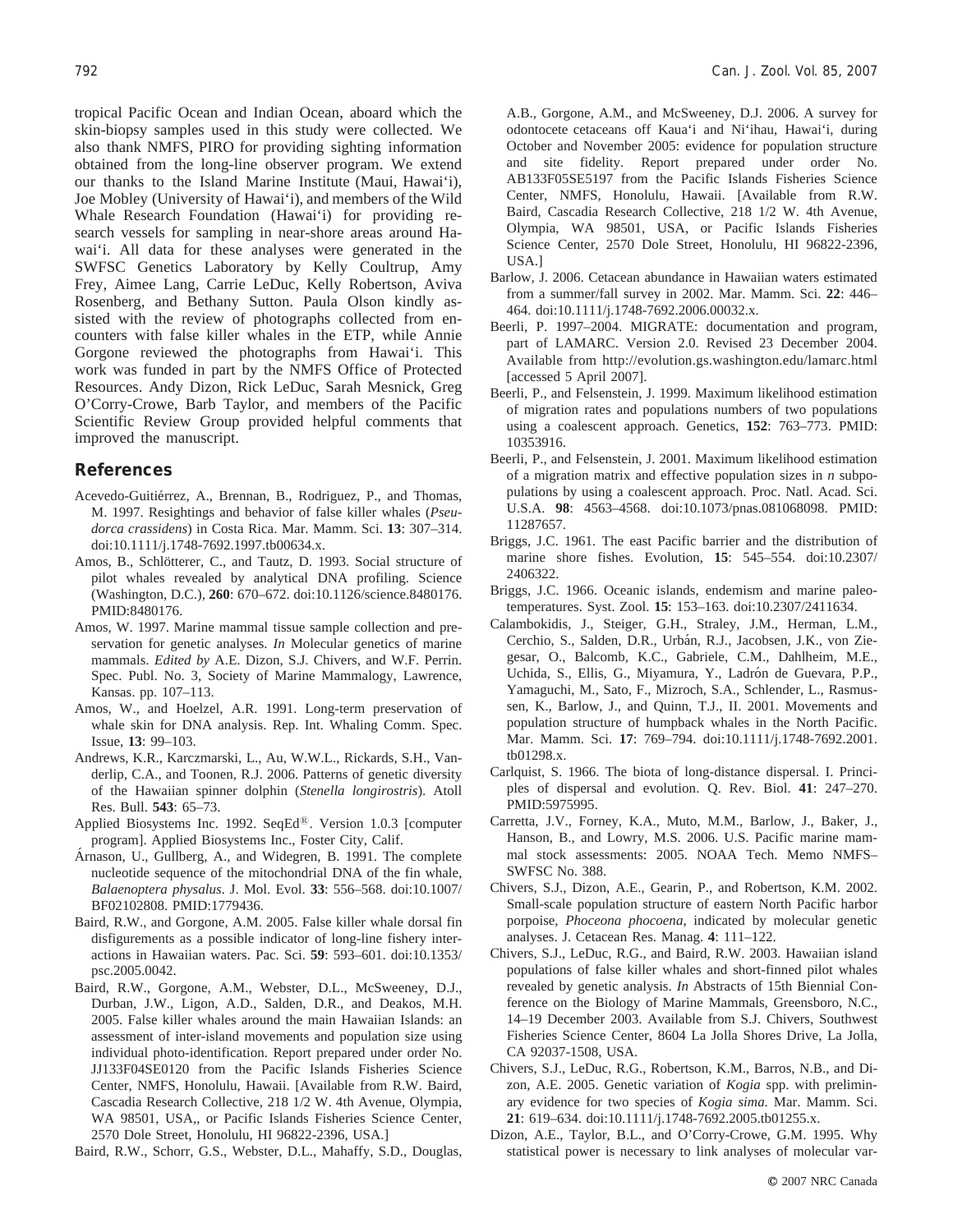iation to decisions about population structure. Am. Fish. Soc. Symp. **17**: 288–294.

- Douglas, M.E., Schnell, G.D., and Hough, G.H. 1984. Differentiation between inshore and offshore spotted dolphins in the eastern tropical Pacific Ocean. J. Mammal. **65**: 375–387. doi:10. 2307/1381083.
- Escorza-Treviño, S., and Dizon, A.E. 2000. Phylogeography, intraspecific structure and sex-biased dispersal of Dall's porpoise, *Phocoenoides dalli*, revealed by mitochondrial and microsatellite DNA analyses. Mol. Ecol. **9**: 1049–1060. doi:10.1046/j.1365- 294x.2000.00959.x. PMID:10964224.
- Escorza-Treviño, S., Archer, F.I., Rosales, M., Lang, A., and Dizon, A.E. 2005. Genetic differentiation and intraspecific structure of eastern tropical Pacific spotted dolphins, *Stenella attenuata*, revealed by DNA analyses. Conserv. Genet. **6**: 587–600.
- Excoffier, L., and Smouse, P.E. 1994. Using allele frequencies and geographic subdivision to reconstruct gene trees within a species: molecular variance parsimony. Genetics, **136**: 343–359. PMID:8138170.
- Excoffier, L., Smouse, P.E., and Quattro, J.M. 1992. Analysis of molecular variance inferred from metric distances among DNA haplotypes: application to human mitochondrial DNA restriction data. Genetics, **131**: 479–491. PMID:1644282.
- Galver, L. 2002. The molecular ecology of spinner dolphins, *Stenella longirostris*: genetic diversity and population structure. Ph.D. thesis, Scripps Institute of Oceanography, University of California, San Diego.
- Gemmell, N.J., and Akiyama, S. 1996. An efficient method for the extraction of DNA from vertebrate tissue. Trends Genet. **12**: 338–339. doi:10.1016/S0168-9525(96)80005-9. PMID:8855658.
- Gerrodette, T., and Forcada, J. 2005. Non-recovery of two spotted and spinner dolphin populations in the eastern tropical Pacific Ocean. Mar. Ecol. Prog. Ser. **291**: 1–21.
- Hoelzel, A.R., Dalheim, M., and Stearn, S.J. 1998*a*. Low genetic variation among killer whales (*Orcinus orca*) in the eastern north Pacific and genetic differentiation between foraging specialists. J. Hered. **89**: 121–128. doi:10.1093/jhered/89.2.121. PMID:9542159.
- Hoelzel, A.R., Potter, C.W., and Best, P.B. 1998*b*. Genetic differentiation between parapatric 'nearshore' and 'offshore' populations of the bottlenose dolphin. Proc. R. Soc. Lond. B Biol. Sci. **265**: 1177–1183.
- Kasuya, T. 1975. Past occurrence of *Globicephala melaena* in the western north Pacific. Sci. Rep. Whales Res. Inst. Tokyo, **27**: 95–110.
- Kitchener, D.J., Ross, G.J.B., and Caputi, N. 1990. Variation in skull and external morphology in the false killer whale, *Pseudorca crassidens*, from Australia, Scotland and South Africa. Mammalia, **54**: 119–135.
- LeDuc, R.G., Perrin, W.F., and Dizon, A.E. 1999. Phylogenetic relationships among the delphinid cetaceans based on full cytochrome *b* sequences. Mar. Mamm. Sci. **15**: 619–648. doi:10. 1111/j.1748-7692.1999.tb00833.x.
- Lyrholm, T., Leimar, O., and Gyllensten, U. 1996. Low diversity and biased substitution patterns in the mitochondrial DNA control region of sperm whales: implications for estimates of time since common ancestry. Mol. Biol. Evol. **13**: 1318–1326. PMID:8952076.
- Maddison, W.P., and Maddison, D.R. 1992. MacClade: analysis of phylogeny and character evolution. Sinauer Associates, Inc., Sunderland, Mass.
- Martien, K.K., Baird, R.W., and Robertson, K.M.. 2005. Population structure of bottlenose dolphins (*Tursiops* sp.) around the main Hawaiian Islands. *In* Abstracts of the 16th Biennial Conference

on the Biology of Marine Mammals, San Diego, Calif., 12–17 December 2005. Available from K.K. Martien, Southwest Fisheries Science Center, 8604 La Jolla Shores Drive, La Jolla, CA 92037-1508, USA.

- Mead, J.M., and Potter, C.W. 1995. Recognizing two populations of the bottlenose dolphin (*Tursiops truncatus*) off the Atlantic coast of North America: morphologic and ecological considerations. IBI Rep. **5**: 31–44. International Marine Biological Research Institute, Kamogawa, Japan.
- Mesnick, S.L. 2001. Genetic relatedness in sperm whales: evidence and cultural implications. Behav. Brain Sci. **24**: 346–347. doi:10.1017/S0140525X01463965.
- Mesnick, S.L., Evans, K., Taylor, B.L., Hyde, J., Escorza-Treviño, S., and Dizon, A.E. 2003. Sperm whale social structure: why it takes a village to raise a child. *In* Animal social complexity: intelligence, culture, and individualized societies. *Edited by* F.B.M. de Waal and P.L. Tyack. Harvard University Press, Cambridge, Mass. pp. 170–178.
- Mills, L.S., and Allendorf, F.W. 1996. The one-migrant-pergeneration rule in conservation and management. Conserv. Biol. **10**: 1509–1518. doi:10.1046/j.1523-1739.1996.10061509.x.
- Miyazaki, N., and Wada, S. 1978. Observation on cetacea during whale marking cruise in the western tropical Pacific 1976. Sci. Rep. Whales Res. Inst. Tokyo, **30**: 179–195.
- Mobley, J.R., Jr., Spitz, S.S., Forney, K.A., Grotefendt, R., and Forestell, P.H. 2000. Distribution and abundance of odontocete species in Hawaiian waters: preliminary results of 1993–98 aerial surveys. NMFS–SWFSC Admin. Rep. No. LJ-00-14C. Available from Southwest Fisheries Science Center, 8604 La Jolla Shores Drive, La Jolla, CA 92037-1508, USA.
- Morin, P.A., Nestler, A., Rubio-Cisneros, N.T., Robertson, K.M., and Mesnick, S. 2005. Interfamilial characterization of a region of the ZFX and ZFY genes facilitates sex determination in cetaceans and other mammals. Mol. Ecol. **14**: 3275–3286. doi:10. 1111/j.1365-294X.2005.02651.x. PMID:16101791.
- Nei, M. 1987. Molecular evolutionary genetics. Columbia University Press, New York.
- Nei, M., and Tajima, F. 1981. DNA polymorphism detectable by restriction endonucleases. Genetics, **97**: 145–163. PMID: 6266912.
- Nitta, E., and Henderson, J.R. 1993. A review of interactions between Hawai'i's fisheries and protected species. Mar. Fish. Rev. **55**: 83–92.
- Norris, K.S., Würsig, B., Wells, R.S., and Würsig, M. 1994. The Hawaiian spinner dolphin. University of California Press, Berkeley.
- Palsbøll, P.J., Allen, J., Bérubé, M., Clapham, P.J., Feddersen, T.P., Hammond, P.S., Hudson, R.R., Jørgensen, H., Katona, S., Larsen, A.H., Larsen, F., Lien, J., Mattila, D.K., Sigurjónsson, J., Sears, R., Smith, T., Sponer, R., Stevick, P., and Øien, N. 1997. Genetic tagging of humpback whales. Nature (London), **388**: 767–769. doi:10.1038/42005. PMID:9285587.
- Palumbi, S.R., Martin, A.P., Romero, S., McMillan, W.O., Stice, L., and Grawbowski, G. 1991. The simple fool's guide to PCR version 2.0. University of Hawai'i, Honolulu.
- Perneger, T.V. 1998. What's wrong with Bonferroni adjustments. BMJ, **316**: 1236–1238. PMID:9553006.
- Porter, J.W. 1977. *Pseudorca* stranding. Oceans, **10**: 8–16.
- Rice, D.W. 1998. Marine mammals of the world: systematics and distribution. Spec. Publ. No. 4, Society of Marine Mammalogy, Lawrence, Kans..
- Richard, K.R., Dillon, M.C., Whitehead, H., and Wright, J.M. 1996. Patterns of kinship in groups of free-living sperm whales (*Physeter macrocephalus*) revealed by multiple molecular ge-